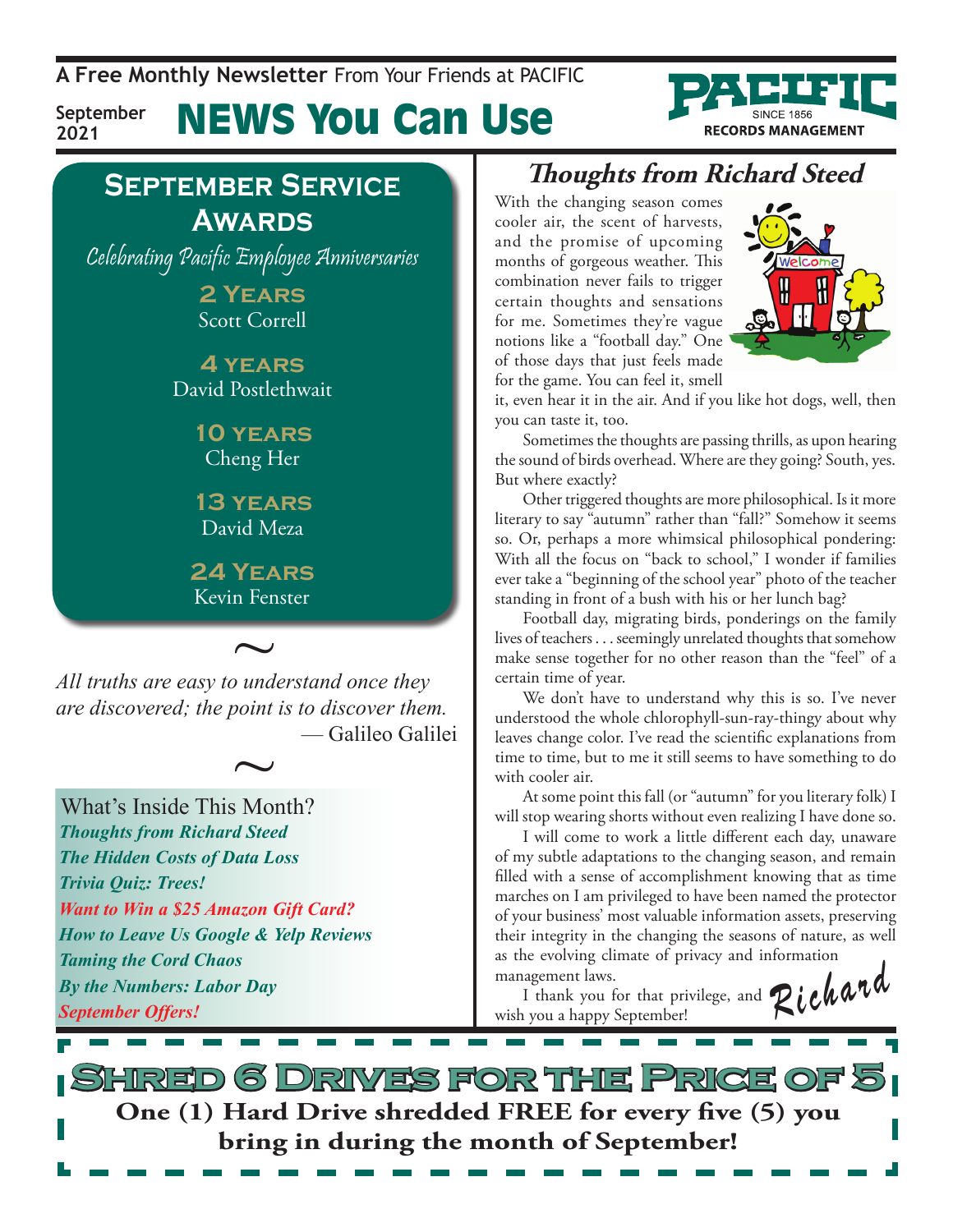#### **The Hidden Costs of Data Loss**

Hidden costs. Who loves them? Don't answer that. It's a rhetorical question.

On your last business flight, you chose the economy rate because you snapped up what you thought was the bargain of the century, only to discover that there were additional fees for fuel surcharge, sales tax, airport tax, baggage, phone booking, WiFi, seat choice, food/drink and finally, a blanket to calm your anxiety from the added costs. In hindsight, you wish you had just driven your well-used turquoise 2001 Honda Acura.

Data loss. Who loves it? Don't answer that either.

But imagine that, despite doing everything you could to avoid such an event, it happened. And now you and the company are facing data loss. And it's going to cost you more than you had imagined.

Whether data loss is caused by ransomware, natural causes, human error, cybercrime, or one of many other possibilities, the cost is multilayered and could include issues like:

- **Downtime,** which is the time frame during which your business is unable to provide services for your clients. The longer a business is offline, the more money and productivity it loses.
- **• Unproductivity,** which is when users and employees are prevented from accessing files and fulfilling their essential work.
- **• Lost Revenue.** When companies have no way of accessing orders and transactions, delays are encountered, which converts to lost revenue.
- **• Halted Production.** A forced production shutdown can result in a huge financial loss.
- **Fines** are issued by legal authorities when laws were not complied with. If sensitive information is released beyond the control of the company whether by accident, theft, or mismanagement, the company is held liable and can experience expensive legal fines.
- **• Reputation** is a commodity that takes a long time to develop and a moment to destroy. It is the backbone of a company's success. A data loss event, regardless of the reason, can damage your reputation and credibility.

Data loss can happen to anyone. But being proactive and ready will help minimize the risk of a data breach and hidden costs if it should happen. Here's what you can do to prevent and prepare:

- **• Be diligent** and have proper procedures in place, utilizing outside professionals if necessary. Show that due diligence was followed.
- **• Have a recovery plan** in place to minimize fallout and to get the business and clients back to normal as soon as possible.
- Be prepared for the post-breach procedure. Being caught off guard and uninformed will only exacerbate the situation.

### **September Holidays and Events**

#### **Daily Observances:**

- 1-7 Self-University Week
- 1-8 International Enthusiasm Week
- 4 Newspaper Carrier Day
- 5 Be Late for Something Day
- 5-11 National Suicide Prevention Week
- 6 Labor Day
- 6-10 National Payroll Week
- 8 International Literacy Day
- 9 Wonderful Weirdos Day
- 10 Swap Ideas Day
- 11 Patriot Day
- 12 National Grandparents Day
- 12 National Hug Your Hound Day
- 12-18 National Assisted Living Week
- 13 National Boss/Employee Exchange Day
- 13 National Celiac Awareness Day
- 13-17 Substitute Teacher Appreciation Week
- 13-18 National Line Dance Week
- 16 International Day for the Preservation of the Ozone Layer
- 17 Constitution Day
- 17 Citizenship Day
- 17 National POW/MIA Recognition Day
- 17-23 Constitution Week
- 18 International Coastal Cleanup
- 18 International Eat an Apple Day
- 19 International Talk Like a Pirate Day
- 19-25 International Clean Hands Week
- 19-25 National Farm Safety and Health Week
- 19-25 National Singles Week
- 19-25 Prostate Cancer Awareness Week
- 19-25 Turnoff Week
- 20 National Woman Road Warrior Day
- 20-22 International Women's Ecommerce Days

#### **20-24 National Love Your Files week**

- 21 International Day of Peace
- 21 World Alzheimer's Day
	- 22 First Day of Autumn
	- 22 International Day of Radiant Peace
	- 22 National Centenarian's Day
	- 24 Love Note Day
	- 25 Family Health and Fitness Day
	- 25 National Hunting and fishing Day
	- 25 National One-Hit Wonder Day
	- 25 National Public Lands Day
	- 25 Read in America Day
	- 26 Gold Star Mother's Day
	- 27 Ancestor Appreciation Day
	- 27 World Tourism Day
	- 28 World Maritime Day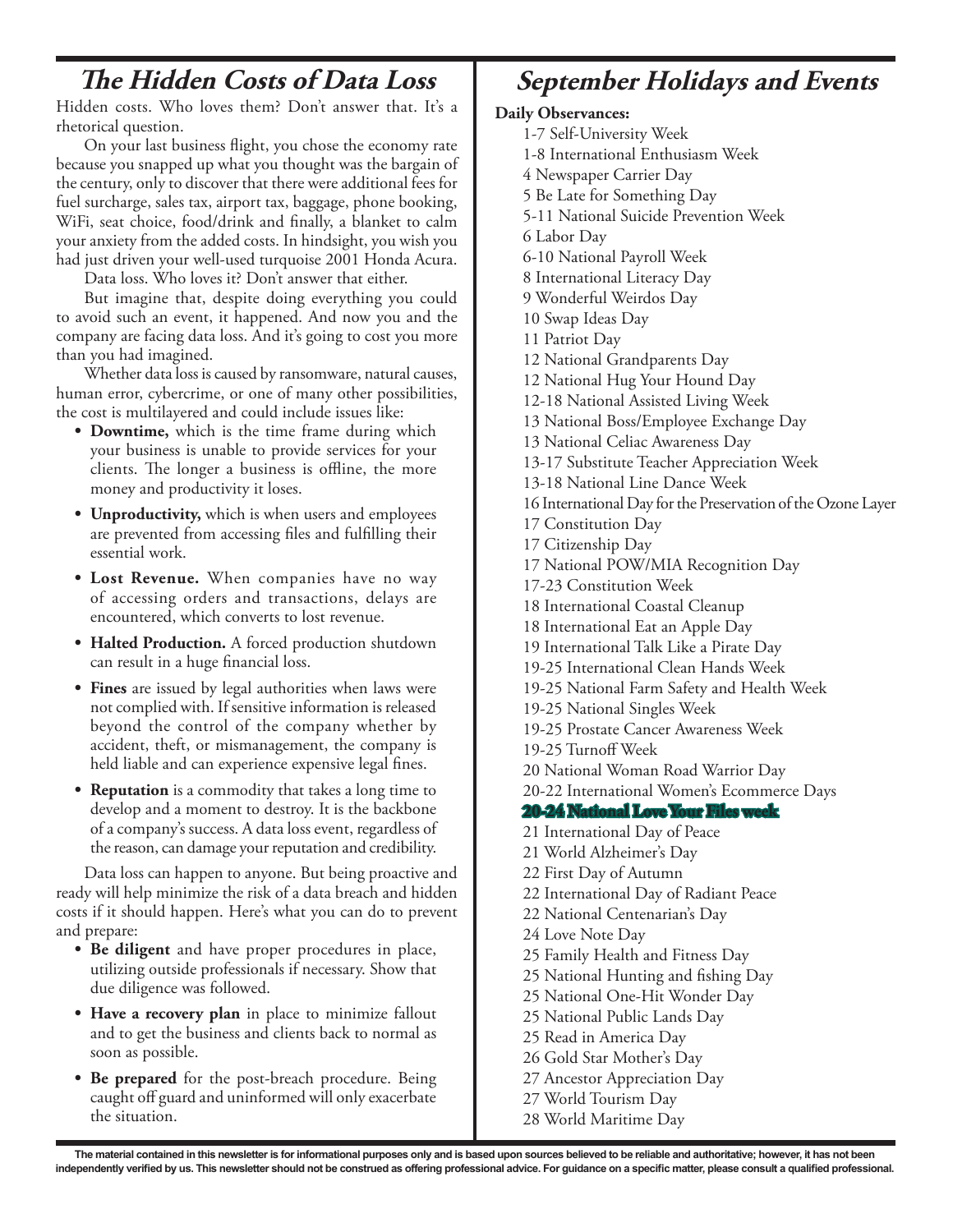# PacBlog

#### **Why Disaster Recovery is More Important Than Ever**

PacBlog is the monthly web log of Pacific Records Storage To read this month's installment, please click the title below[.](http://pacific-records.com/5-advantages-of-a-local-shredding-and-destruction-provider) [https://pacific-records.com/why-](https://pacific-records.com/why-disaster-recovery-is-more-important-than-ever)

#### [disaster-recovery-is-more-important-than-ever](https://pacific-records.com/why-disaster-recovery-is-more-important-than-ever)

You may also access the PacBlog at the URL below. There you will find this month's installment along with archives of previous installments.

**http://pacific-records.com/category/pacnews**

### **Have A Question For Us?**

We love to hear from all our good friends and clients who enjoy reading our monthly newsletter. If you have a question related to off-site document storage, shredding, media vaulting, or document imaging, please feel free to give us a call or send us an email.

**(888) 893-6054 or info@pacific-records.com**

### **Do You Want To Win A \$25 Amazon Gift Card?**



Each month we'll give you a new challenge of some type. All those who reply with a correct answer are eligible to win. At the end of the month we'll draw the name of one lucky winner.

Here is this month's challenge: What kind of bicycle does a gym teacher ride to school?

Email your answer to **info@pacific-records.com Last month's Winner: Maria Dunn \*\* Congratulations \*\* A high school! Last Month's Answer to:**  *What kind of school would you find on top of a mountain?*

# **Trivia Quiz: Trees!**

Even though it's still warm out, before you know it, fall will be here. To celebrate its arrival, we've put together a quiz to test your tree knowledge.

- 1. True or False. Almost one third of the U.S. is covered by forests.
- 2. Which of the following products are made with some part of a tree: chewing gum, hair spray, toothpaste, and/or Twinkies?
- 3. How long does it take for an oak tree to produce its first acorn?
- 4. How long does a typical tree in an urban downtown area live?
- 5. What percentage of a tree is made up of living cells?
- 6. How many different kinds of trees are there in the world?
- 7. The oldest tree that is still living is a Bristlecone Pine. How old is it?
- 8. Palms are often called trees, but they are more closely related to what plant?
- 9. What type of tree is the tallest in the world?
- 10. The ship USS Constitution earned the nickname Old Ironsides for its ability to repel British cannonballs. But the ship was not made of iron. What was it really made of?



"How much of my time at work will I actually have to devote to my job?"